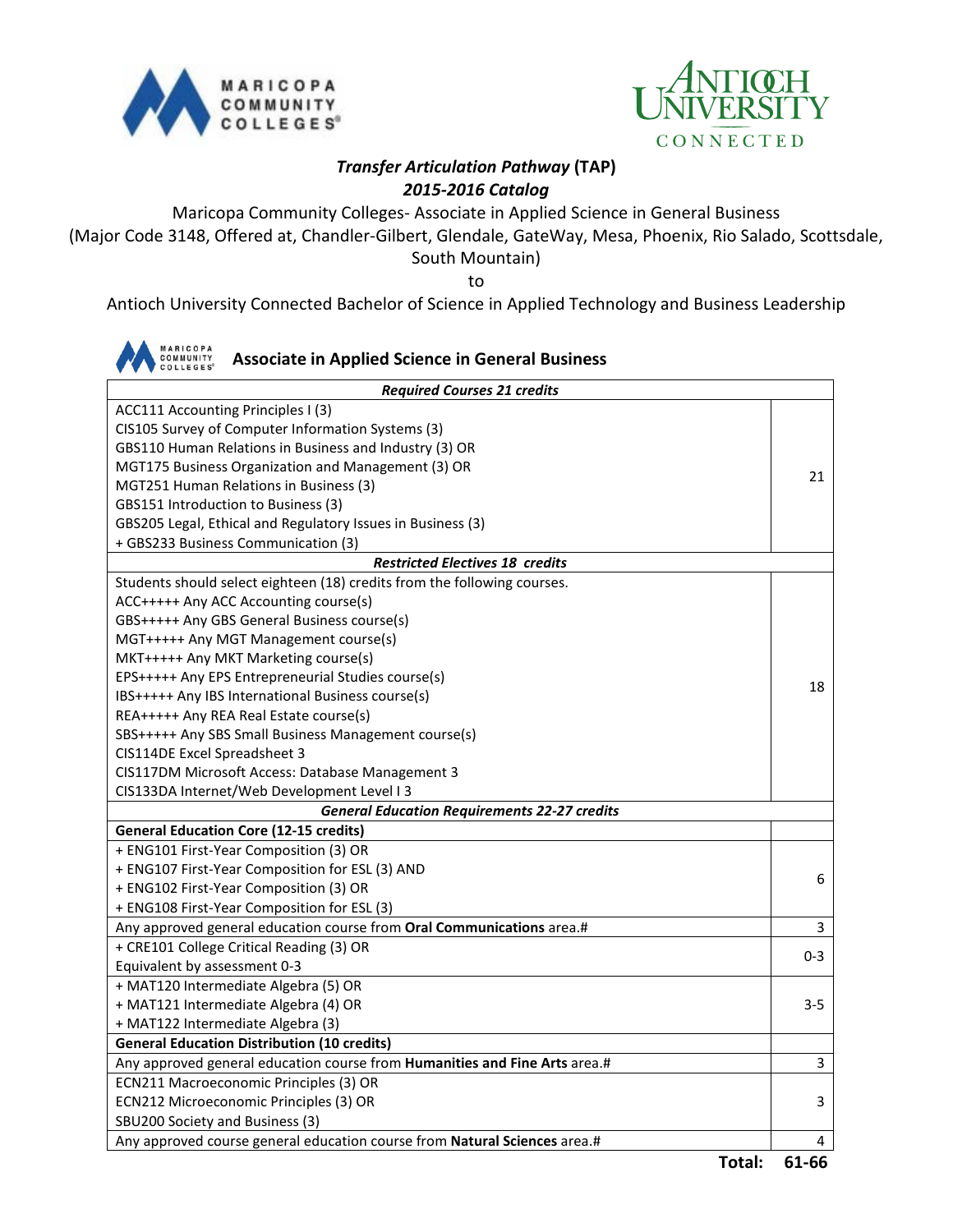*\*Courses accepted for transfer to AUC must be graded C or better. + Indicates course has prerequisites and/or corequisites #Select from general education course list:<https://asa.maricopa.edu/sites/default/files/15-16-AAS-GE.pdf>*